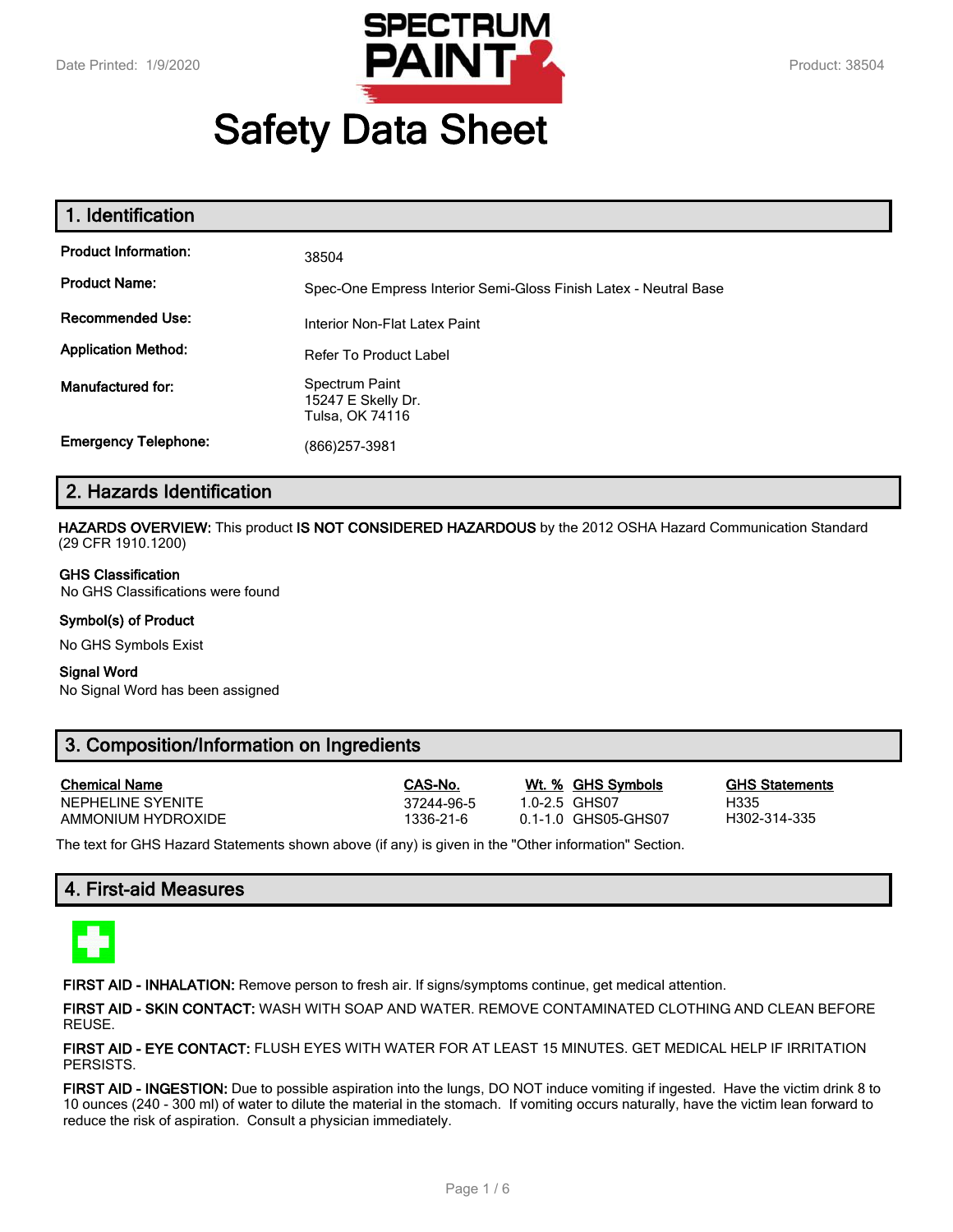# **5. Fire-fighting Measures**

**UNUSUAL FIRE AND EXPLOSION HAZARDS:** Container may rupture on heating.

**SPECIAL FIREFIGHTING PROCEDURES:** Use a self-contained breathing apparatus with full facepiece operated in pressuredemand or other positive pressure mode. USE WATER SPRAY TO COOL FIRE EXPOSED CONTAINERS.

**EXTINGUISHING MEDIA:** Carbon Dioxide, Dry Chemical, Foam, Water Fog

# **6. Accidental Release Measures**

#### **ENVIRONMENTAL PRECAUTIONS:** No Information

**STEPS TO BE TAKEN IN CASE MATERIAL IS RELEASED OR SPILLED:** ISOLATE HAZARD AREA AND KEEP UNNECESSARY PEOPLE AWAY. DO NOT ALLOW THE LIQUID TO ENTER INTO ANY SEWERS, ONTO THE GROUND OR INTO ANY BODY OF WATER. FOR LARGE SPILLS, USE A DIKE AND PUMP INTO APPROPRIATE CONTAINERS. SMALL SPILLS, DILUTE WITH WATER AND RECOVER OR USE NON-COMBUSTIBLE ABSORBENT MATERIAL AND SHOVEL INTO WASTE CONTAINERS.

# **7. Handling and Storage**



**HANDLING:** KEEP FROM FREEZING.

**STORAGE:** Store in a cool dry area. KEEP OUT OF REACH OF CHILDREN.

# **8. Exposure Controls/Personal Protection**

| Ingredients with Occupational Exposure Limits |                      |                       |                     |                         |  |
|-----------------------------------------------|----------------------|-----------------------|---------------------|-------------------------|--|
| <b>Chemical Name</b>                          | <b>ACGIH TLV-TWA</b> | <b>ACGIH-TLV STEL</b> | <b>OSHA PEL-TWA</b> | <b>OSHA PEL-CEILING</b> |  |
| NEPHELINE SYENITE<br>AMMONIUM HYDROXIDE       | N.E.<br>25ppm        | N.E.<br>35 ppm        | 5 mg/kg<br>N.E.     | N.E<br>N.E.             |  |

**Further Advice: MEL = Maximum Exposure Limit OES = Occupational Exposure Standard SUP = Supplier's Recommendation Sk = Skin Sensitizer N.E. = Not Established**

#### **Personal Protection**



**RESPIRATORY PROTECTION:** In order to avoid inhalation of spray-mist and sanding dust, all spraying and sanding must be done wearing adequate respirator.

**SKIN PROTECTION:** Sensitive individuals should wear gloves to prevent repeated contact.



**EYE PROTECTION:** Safety glasses with side-shields



**OTHER PROTECTIVE EQUIPMENT:** No Information



**HYGIENIC PRACTICES:** Wash hands before eating, drinking, or smoking.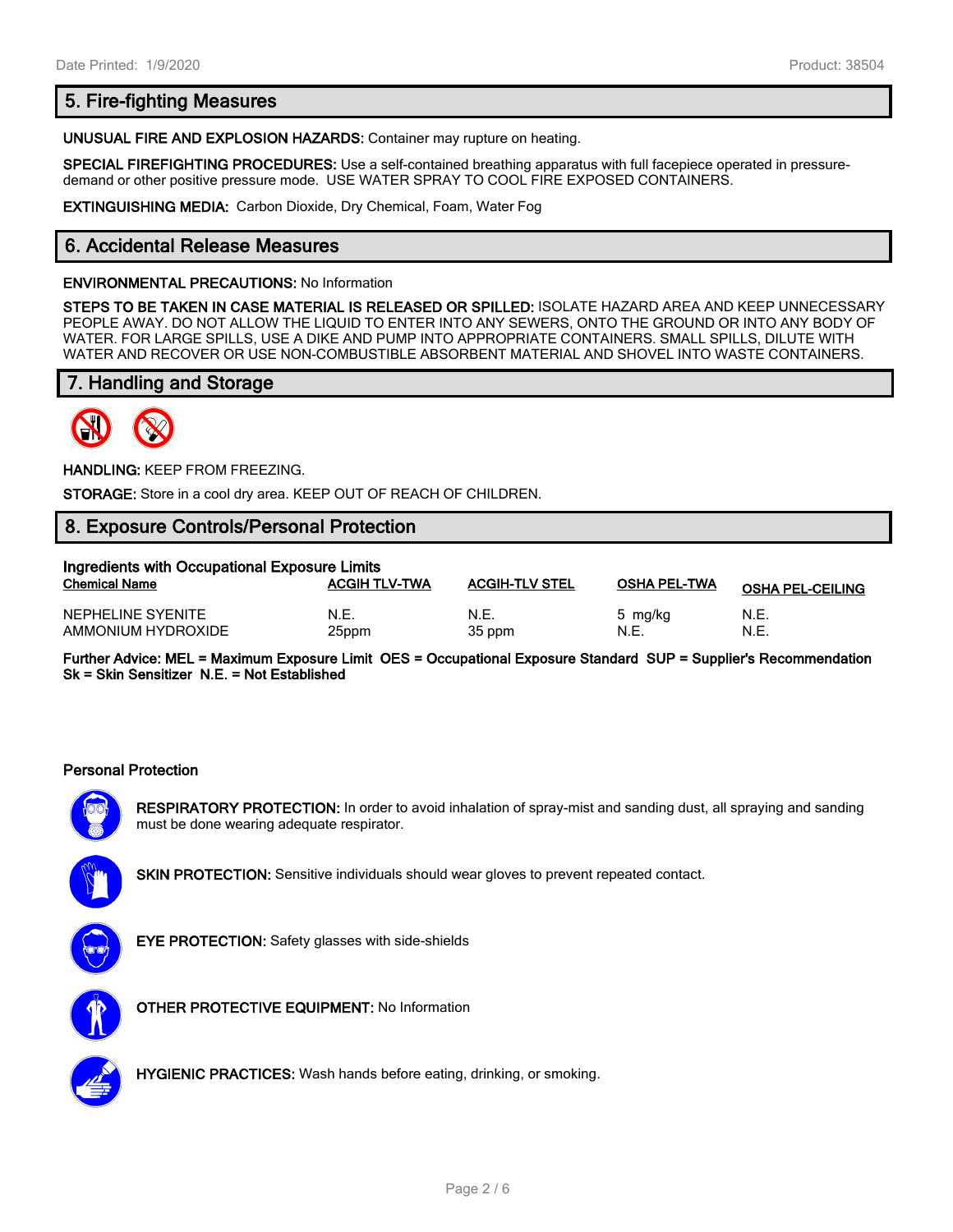# **9. Physical and Chemical Properties**

| Appearance:<br>Odor:<br>Density, Ib/gal:<br>Freeze Point, °C:<br><b>Solubility in Water:</b><br>Decomposition temperature, °C | Thick Liguid<br>Slight Ammonia Odor<br>$8.52 - 8.92$<br>No Information<br>No Information<br>No Information | <b>Physical State:</b><br><b>Odor Threshold:</b><br>pH:<br>Viscosity:<br>Partition Coefficient, n-octanol/<br>water: | Liguid<br>No Information<br>No Information<br>No Information<br>No Information |
|-------------------------------------------------------------------------------------------------------------------------------|------------------------------------------------------------------------------------------------------------|----------------------------------------------------------------------------------------------------------------------|--------------------------------------------------------------------------------|
| Boiling Range, °C:                                                                                                            | $98 - 104$                                                                                                 | <b>Explosive Limits, %:</b>                                                                                          | N/A                                                                            |
| Combustibility:                                                                                                               | Does Not Support Combustion                                                                                | Flash Point, °C:                                                                                                     | Not Applicable                                                                 |
| <b>Evaporation Rate:</b>                                                                                                      | Slower Than Ether                                                                                          | Auto-Ignition Temperature, °C                                                                                        | No Information                                                                 |
| <b>Vapor Density:</b>                                                                                                         | Lighter Than Air                                                                                           | Vapor Pressure, mmHg:                                                                                                | No Information                                                                 |

(See "Other information" Section for abbreviation legend)

# **10. Stability and Reactivity**

**STABILITY:** THIS MATERIAL IS STABLE UNDER NORMAL STORAGE AND HANDLING CONDITIONS.

**CONDITIONS TO AVOID:** AVOID HIGH TEMPERATURES AND FREEZING.

**INCOMPATIBILITY:** No Information

**HAZARDOUS DECOMPOSITION PRODUCTS:** MAY GENERATE TOXIC OR IRRITATING COMBUSTION PRODUCTS. MAY GENERATE CARBON MONOXIDE GAS.

## **11. Toxicological Information**



**Practical Experiences**

**EFFECT OF OVEREXPOSURE - INHALATION:** Inhalation may cause irritation to the respiratory tract (nose, mouth, mucous membranes).

**EFFECT OF OVEREXPOSURE - SKIN CONTACT:** PROLONGED OR REPEATED CONTACT MAY CAUSE IRRITATION.

**EFFECT OF OVEREXPOSURE - EYE CONTACT:** MILD EYE IRRITANT.

**EFFECT OF OVEREXPOSURE - INGESTION:** May be harmful if swallowed. May cause gastrointestinal disturbance.

**EFFECT OF OVEREXPOSURE - CHRONIC HAZARDS:** No Information

**CARCINOGENICITY:** No Information

**PRIMARY ROUTE(S) OF ENTRY:** Eye Contact, Ingestion, Inhalation, Skin Contact

#### **Acute Toxicity Values**

**The acute effects of this product have not been tested. Data on individual components are tabulated below**

| CAS-No.    | <b>Chemical Name</b> | Oral LD50       | Dermal LD50 | Vapor LC50 |
|------------|----------------------|-----------------|-------------|------------|
| 37244-96-5 | NEPHELINE SYENITE    | $>$ 2000 mg/kg  | >5000 mg/kg | $>20$ mg/L |
| 1336-21-6  | AMMONIUM HYDROXIDE   | 350 mg/kg (Rat) | - N.I.      | N.I.       |

N.I. = No Information

# **12. Ecological Information**

**ECOLOGICAL INFORMATION:** No Information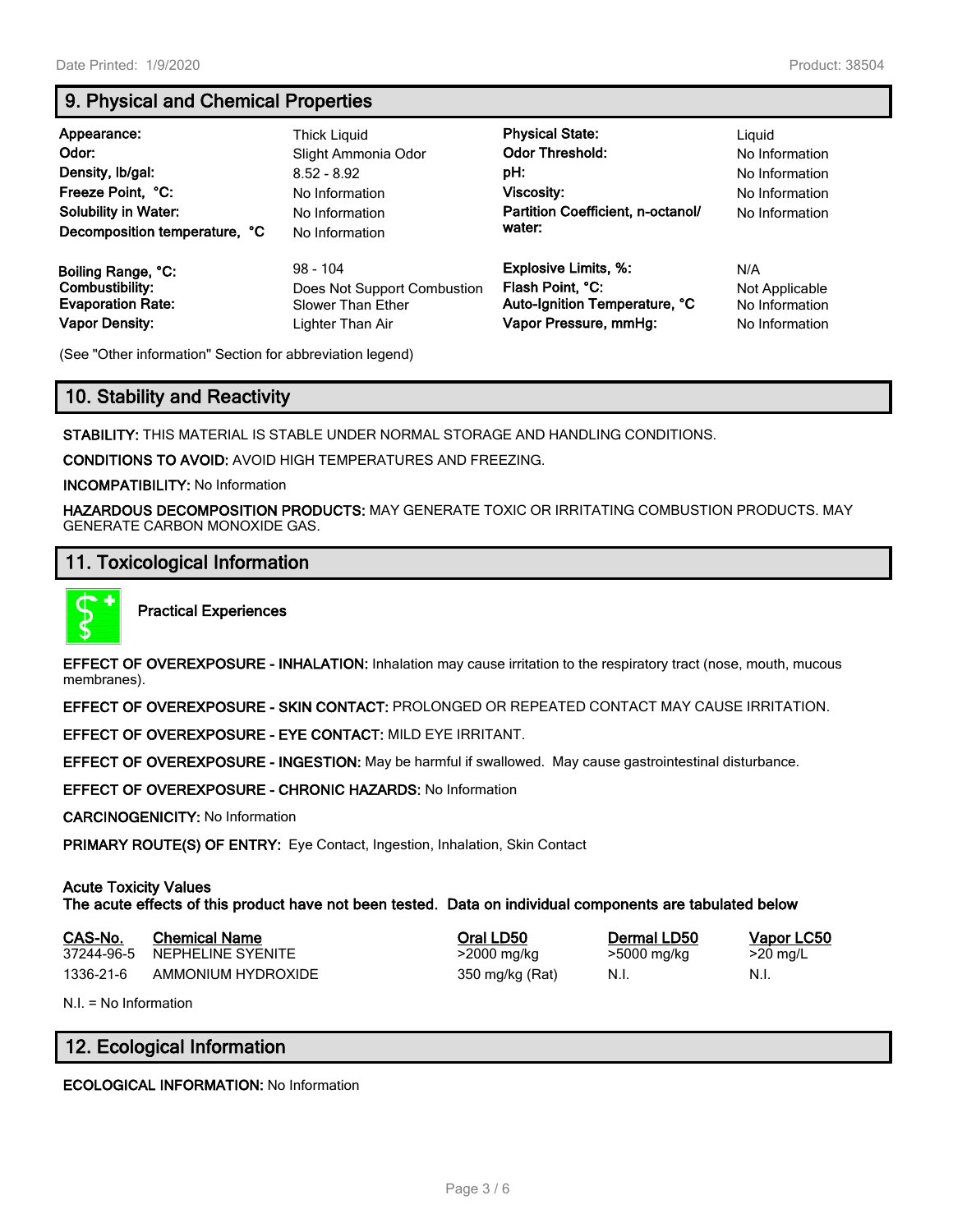# **13. Disposal Information**



#### **Product**

**DISPOSAL METHOD:** DO NOT DUMP INTO ANY SEWERS, ON THE GROUND, OR INTO ANY BODY OF WATER. ALL DISPOSAL METHODS MUST BE IN COMPLIANCE WITH ALL FEDERAL, STATE/PROVINCIAL, AND LOCAL LAWS AND REGULATIONS.

**STEPS TO BE TAKEN IN CASE MATERIAL IS RELEASED OR SPILLED:** ISOLATE HAZARD AREA AND KEEP UNNECESSARY PEOPLE AWAY. DO NOT ALLOW THE LIQUID TO ENTER INTO ANY SEWERS, ONTO THE GROUND OR INTO ANY BODY OF WATER. FOR LARGE SPILLS, USE A DIKE AND PUMP INTO APPROPRIATE CONTAINERS. SMALL SPILLS, DILUTE WITH WATER AND RECOVER OR USE NON-COMBUSTIBLE ABSORBENT MATERIAL AND SHOVEL INTO WASTE CONTAINERS.

# **14. Transport Information**

**SPECIAL TRANSPORT PRECAUTIONS:** Not Regulated by DOT

**DOT Proper Shipping Name:** Not Regulated **DOT Technical Name:** Not Regulated

**DOT Hazard Class:** Not Regulated

| Packing Group:    | Not Regulated  |
|-------------------|----------------|
| Hazard SubClass:  | Not Regulated  |
| Resp. Guide Page: | No Information |
| DOT UN/NA Number: | Not Regulated  |

## **15. Regulatory Information**

#### **U.S. Federal Regulations:**

#### **CERCLA - SARA Hazard Category**

This product has been reviewed according to the EPA 'Hazard Categories' promulgated under Sections 311 and 312 of the Superfund Amendment and Reauthorization Act of 1986 (SARA Title III) and is considered, under applicable definitions, to meet the following categories:

#### None Known

#### **SARA SECTION 313:**

This product contains the following substances subject to the reporting requirements of Section 313 of Title III of the Superfund Amendment and Reauthorization Act of 1986 and 40 CFR part 372:

#### **Chemical Name CAS-No.**

AMMONIUM HYDROXIDE 1336-21-6

#### **TOXIC SUBSTANCES CONTROL ACT:**

This product contains the following chemical substances subject to the reporting requirements of TSCA 12(B) if exported from the United States:

No TSCA components exist in this product.

# **U.S. State Regulations: NEW JERSEY RIGHT-TO-KNOW:**

The following materials are non-hazardous, but are among the top five components in this product.

## **Chemical Name CAS-No.**

WATER 7732-18-5 **ACRYLIC POLYMER** No Chemical Name Found **Proprietary Proprietary**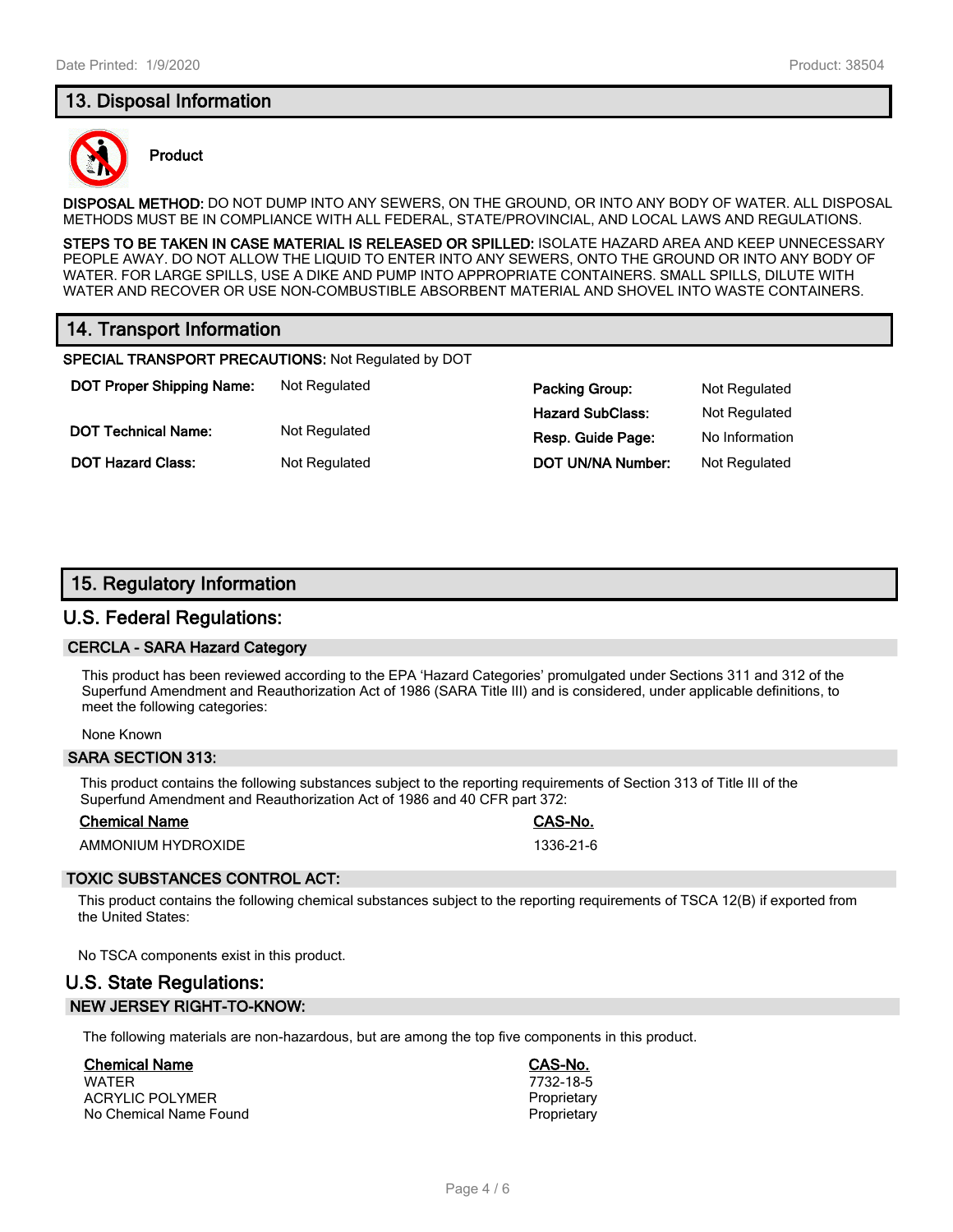#### **PENNSYLVANIA RIGHT-TO-KNOW**

The following non-hazardous ingredients are present in the product at greater than 3%.

**Chemical Name CAS-No.** WATER 7732-18-5 ACRYLIC POLYMER **Proprietary** 

# **International Regulations: As follows -**

## **CANADIAN WHMIS:**

This MSDS has been prepared in compliance with Controlled Product Regulations except for the use of the 16 headings.

**WHMIS Class** No Information

# **16. Other Information**

| <b>Revision Date:</b>       | 1/7/2020                                                                                                                                                                                      | <b>Supersedes Date:</b> | 1/7/2020 |
|-----------------------------|-----------------------------------------------------------------------------------------------------------------------------------------------------------------------------------------------|-------------------------|----------|
| <b>Reason for revision:</b> | <b>Revision Description Changed</b><br><b>Product Composition Changed</b><br>Substance and/or Product Properties Changed in Section(s):<br>01 - Product Information<br>16 - Other Information |                         |          |
| Datasheet produced by:      | <b>Regulatory Department</b>                                                                                                                                                                  |                         |          |

#### **HMIS Ratings:**

| Health: |  | Flammability: |  | . Reactivity <sup>.</sup> |  | └ Personal Protection: | - N.i. |
|---------|--|---------------|--|---------------------------|--|------------------------|--------|
|---------|--|---------------|--|---------------------------|--|------------------------|--------|

#### **Text for GHS Hazard Statements shown in Section 3 describing each ingredient:**

| H302 | Harmful if swallowed.                    |
|------|------------------------------------------|
| H314 | Causes severe skin burns and eve damage. |
| H335 | May cause respiratory irritation.        |

#### **Icons for GHS Pictograms shown in Section 3 describing each ingredient:**



Legend: N.A. - Not Applicable, N.E. - Not Established, N.D. - Not Determined